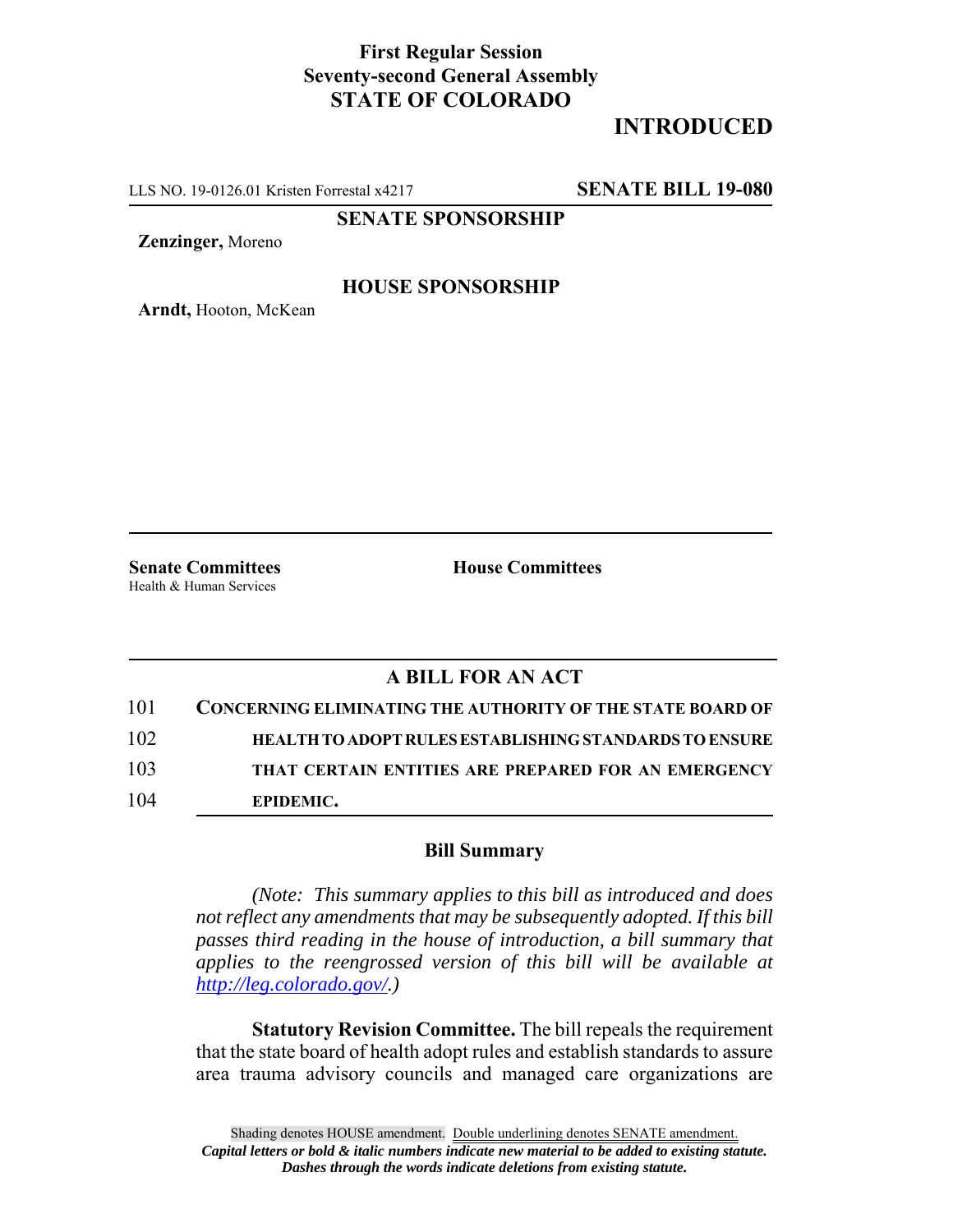prepared for an emergency epidemic.

 *Be it enacted by the General Assembly of the State of Colorado:* **SECTION 1. Legislative declaration.** The general assembly declares that the purpose of this act is to repeal obsolete statutory provisions relating to the Colorado department of public health and environment. The general assembly further declares that repealing these statutory provisions does not alter the scope or applicability of the remaining statutes. **SECTION 2.** In Colorado Revised Statutes, 25-1-108, **amend**  $(1)(c)(VI)$  as follows: **25-1-108. Powers and duties of state board of health.** (1) In addition to all other powers and duties conferred and imposed upon the state board of health by the provisions of this part 1, the board has the following specific powers and duties: (c) (VI) To adopt rules and to establish such standards as the board may deem necessary or proper to assure that hospitals; other acute care facilities; county, district, and municipal public health agencies; AND trauma centers area trauma advisory councils, and managed care organizations are prepared for an emergency epidemic, as defined in 19 section 24-33.5-703 (4),  $C.R.S.,$  that is declared to be a disaster emergency, including the immediate investigation of any case of a

 **SECTION 3. Act subject to petition - effective date.** This act takes effect at 12:01 a.m. on the day following the expiration of the ninety-day period after final adjournment of the general assembly (August 2, 2019, if adjournment sine die is on May 3, 2019); except that, if a

suspected emergency epidemic.